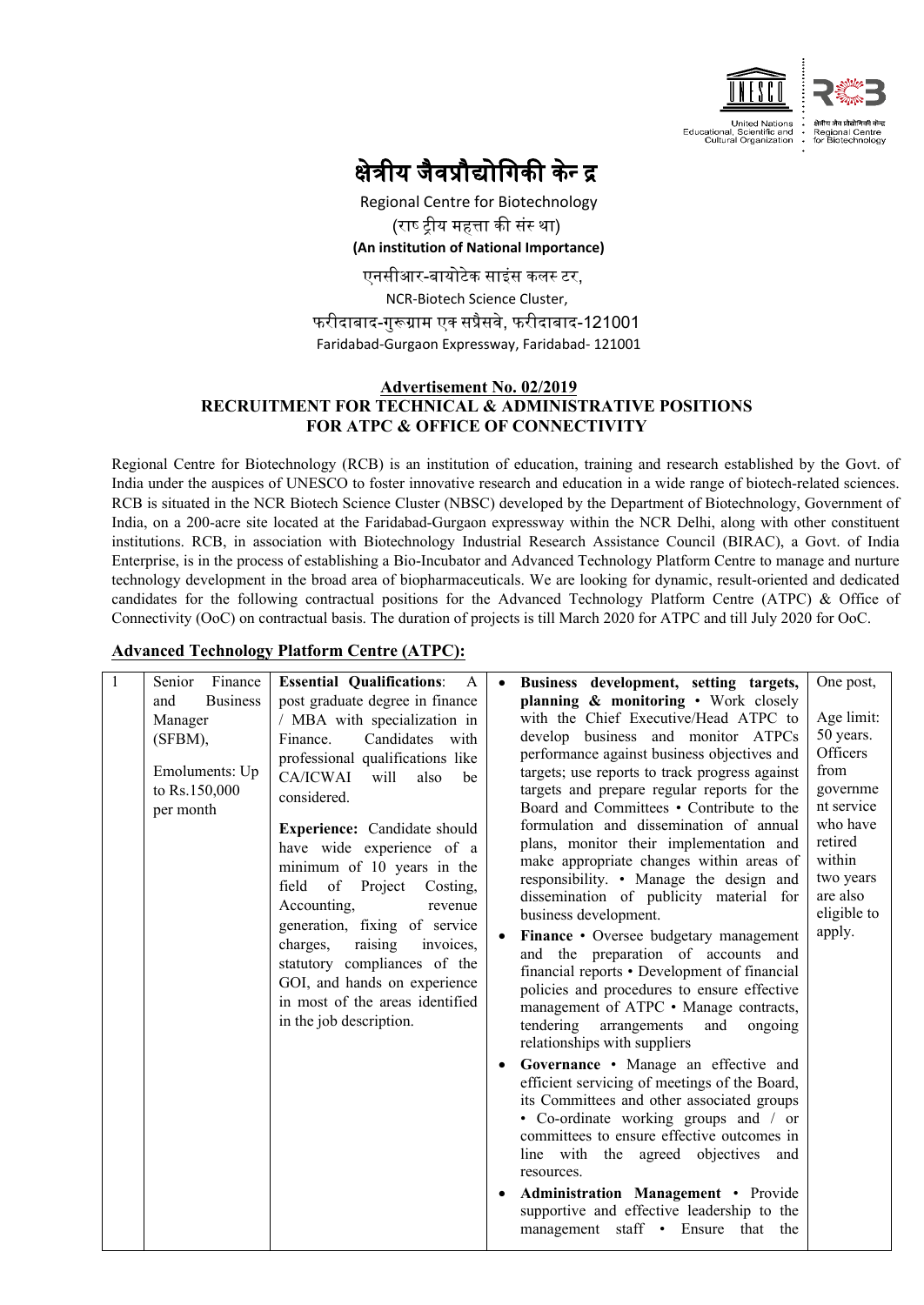|                |                                                                                |                                                                                                                                                                                                                                                                                                                                                                                                                                                                                                                                                                                                                                       | recruitment,<br>training,<br>management,<br>development and appraisal of staff is<br>undertaken effectively within areas of<br>responsibility • Ensure that current<br>employment, equal opportunities and health<br>and safety legislation, together with good<br>practice, are consistently applied.<br>Any other duties as may be assigned by the<br>Executive Director within the context of the<br>contract of employment. Priorities are likely<br>to vary from time to time.                                                                                                                                                                                                                                                                                                                                                                                                                                                                              |                                                               |
|----------------|--------------------------------------------------------------------------------|---------------------------------------------------------------------------------------------------------------------------------------------------------------------------------------------------------------------------------------------------------------------------------------------------------------------------------------------------------------------------------------------------------------------------------------------------------------------------------------------------------------------------------------------------------------------------------------------------------------------------------------|------------------------------------------------------------------------------------------------------------------------------------------------------------------------------------------------------------------------------------------------------------------------------------------------------------------------------------------------------------------------------------------------------------------------------------------------------------------------------------------------------------------------------------------------------------------------------------------------------------------------------------------------------------------------------------------------------------------------------------------------------------------------------------------------------------------------------------------------------------------------------------------------------------------------------------------------------------------|---------------------------------------------------------------|
| $\overline{2}$ | Technology<br>Manager (TM)<br>Emoluments: Up<br>to Rs.100,000<br>per month     | <b>Essential Qualification: PhD</b><br>in Life Sciences / First class<br>Post Graduate degree in Life<br>Sciences.<br><b>Experience:</b><br>Three<br>years'<br>experience with PhD, or 8<br>years' experience with MSc<br>degree, having demonstrated<br>hands-on expertise of at least<br>one of these technology<br>platforms listed above.<br>The experience in a scientific<br>organization of repute in the<br>area of R&D or research<br>management only shall be<br>counted.<br>Desirable:<br>Experience<br>in<br>business<br>management,<br>or<br>management of the intellectual<br>property,<br>project<br>or<br>management. | Independently create, operationalize, and<br>manage the technology platforms assigned.<br>Create SOPs, train technical staff and<br>manage them for efficient delivery of the<br>technical services.<br>Conduct research on method development<br>and provide technical advice to users in<br>planning their experiments involving the use<br>of the ATPC technology platforms, and help<br>the user with data acquisition and<br>interpretation.<br>Coordinate<br>with<br>the<br>cluster/RCB<br>infrastructure (IT, electrical, AC etc.) team<br>and other members of the facility to ensure<br>smooth running of the ATPC facilities<br>Troubleshoot problems with instruments<br>with the help of authorized application<br>scientist or engineer.<br>Help in activities related to organization of<br>various training courses conducted on<br>campus.<br>Provide teaching assistance to students and<br>trainees wherever necessary.                        | One post,<br>Age<br>limit:<br>45 years                        |
| $\overline{3}$ | Associate<br>Business Manager<br>Emoluments: Up<br>to Rs.75,000 per<br>month   | <b>Essential Qualifications: A first</b><br>class<br>graduate<br>with<br>postgraduate<br>degree<br>in<br>Communication / finance or an<br>MBA.<br>Candidates<br>with<br>professional qualifications like<br>CA/ICWAI<br>will<br>also<br>be<br>Experience<br>considered.<br>should have<br>Candidate<br>an<br>experience of a minimum of 5<br>years in the field of project /<br>service management, revenue<br>generation, trade negotiations,<br>raising invoices, knowledge of<br>statutory compliance rules of<br>GOI<br>and<br>the<br>hands-on<br>experience in areas identified in<br>the job description.                       | • Business Development, Meeting Targets,<br>Planning & Monitoring • Work closely with the<br>SFBM to develop the business and help ATPC<br>achieve its business objectives and targets;<br>prepare reports to track progress against targets<br>for the management<br>• Contribute to the formulation of annual plans,<br>monitor their implementation. Plan and produce<br>the publicity material.<br>• Governance • Help organize the meetings of<br>the Board, its Committees and other associated<br>groups • Co-ordinate with various working<br>groups and/or committees to ensure effective<br>outcomes in line with agreed objectives and<br>targets. • Contracts Management: Look after all<br>aspects relating to operational services like<br>AMCs and related contractual matters. Any<br>other duties as maybe assigned by the SFBM<br>and within the context of the contract of<br>employment. Priorities are likely to vary from<br>time to time. | One post,<br>Age limit:<br>35 years                           |
| 4              | Administrative<br>Officer (AO),<br>Emoluments: Up<br>to Rs.75,000 per<br>month | <b>Essential Qualifications:</b><br>A<br>post graduate degree in finance<br>management<br>HR.<br>$\sqrt{2}$<br>Candidates with professional<br>qualifications like CA/ICWAI<br>will also be considered.                                                                                                                                                                                                                                                                                                                                                                                                                               | • Administration Management • Provide<br>leadership<br><b>SFBM</b><br>supportive<br>${\rm to}$<br><sub>1</sub> n<br>management of staff within the areas of<br>responsibility • Ensure that the recruitment,<br>management, training, development<br>and<br>appraisal of staff is undertaken in a timely<br>manner • Ensure that employment policies of                                                                                                                                                                                                                                                                                                                                                                                                                                                                                                                                                                                                          | One post,<br>Age limit:<br>35 years<br>Officers<br>from govt. |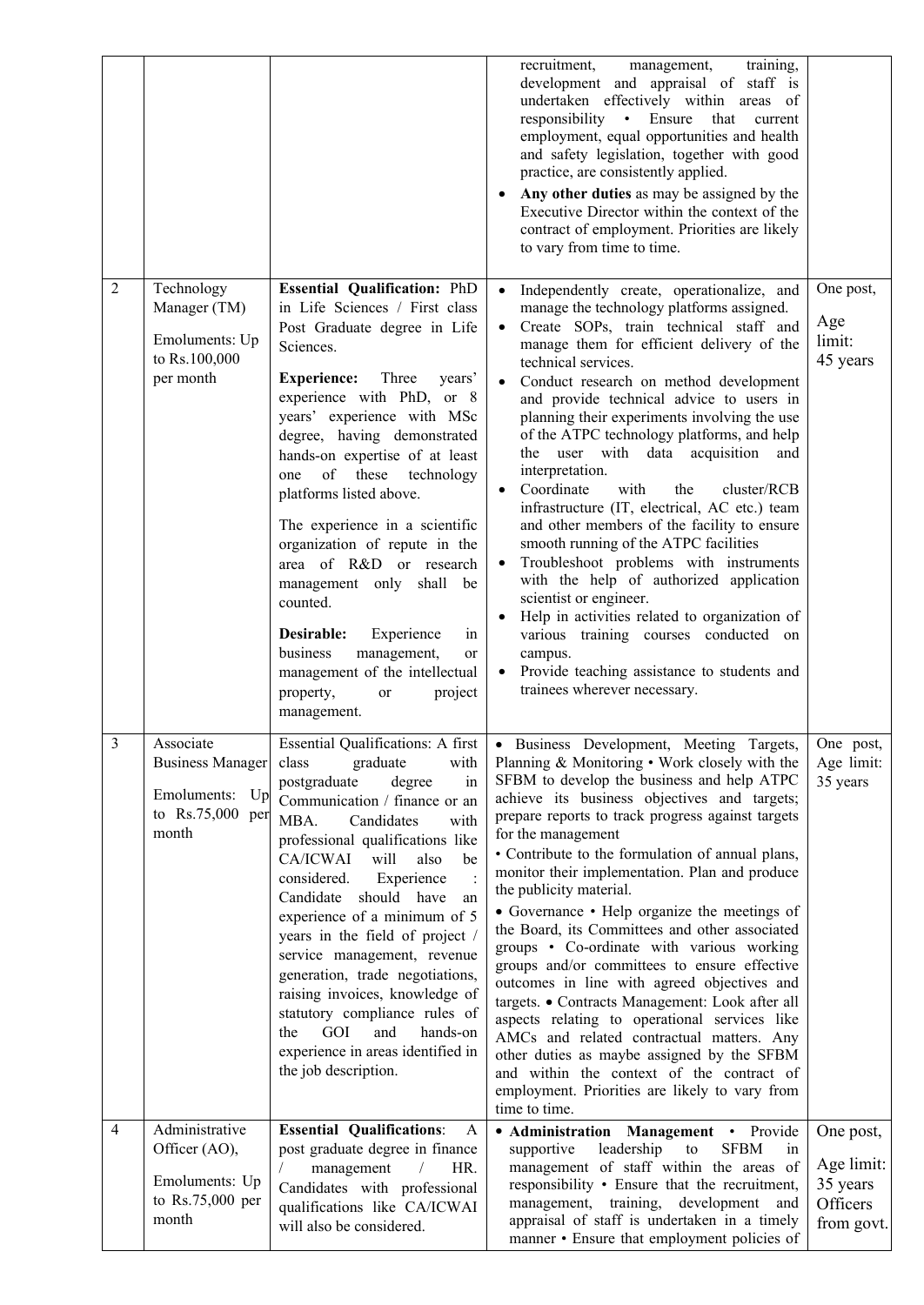|   |                                                                                   | Experience: Candidate should<br>have an experience of a<br>minimum of 3 years in the field<br>recruitments,<br>of<br>postings,<br>service rules and statutory<br>compliances of the GOI rules,<br>and hands-on experience in<br>most of areas identified in the<br>job description                                                                                                                                                                                                                                                                                                                                                                                                                                                                                                                                                               | the RCB, equal opportunities and health and<br>safety legislation, together<br>with good<br>management practices,<br>consistently<br>are<br>applied.<br>• Finance • Oversee budgetary management,<br>and management of accounts and production<br>of financial reports • Contribute to the<br>development of financial policies<br>and<br>procedures to ensure effective management of<br>funds • Manage contracts, tendering<br>arrangements and ongoing relationships with<br>vendors.<br>• Governance • Efficiently manage<br>the<br>servicing of Board meetings and<br>its<br>committees and other associated groups • Co-<br>ordinate working groups and/or committees to<br>ensure effective outcomes in line with agreed<br>objectives and resources. Any other duties as<br>maybe assigned by the SFBM and within the<br>context of the contract of employment.<br>Priorities are likely to vary from time to time. | service<br>who have<br>retired<br>within two<br>years are<br>also<br>eligible to<br>apply. |
|---|-----------------------------------------------------------------------------------|--------------------------------------------------------------------------------------------------------------------------------------------------------------------------------------------------------------------------------------------------------------------------------------------------------------------------------------------------------------------------------------------------------------------------------------------------------------------------------------------------------------------------------------------------------------------------------------------------------------------------------------------------------------------------------------------------------------------------------------------------------------------------------------------------------------------------------------------------|-----------------------------------------------------------------------------------------------------------------------------------------------------------------------------------------------------------------------------------------------------------------------------------------------------------------------------------------------------------------------------------------------------------------------------------------------------------------------------------------------------------------------------------------------------------------------------------------------------------------------------------------------------------------------------------------------------------------------------------------------------------------------------------------------------------------------------------------------------------------------------------------------------------------------------|--------------------------------------------------------------------------------------------|
| 5 | Application<br>Scientist (AS),<br>Emoluments: Up<br>to Rs.75,000 per<br>month     | <b>Essential Qualification: First</b><br>class post-graduate degree in<br>Life Sciences with consistently<br>good academic record and 5<br>years of relevant experience, or<br>a PhD in Life Sciences with a<br>first class post-graduate degree.<br><b>Experience:</b> A minimum of 5<br>experience<br>for<br>years'<br>a<br>post-graduate degree holding<br>candidate<br>with<br>thorough<br>and<br>hands-on<br>knowledge<br>expertise in bioinformatics,<br>genomics, proteomics, electron<br>and confocal microscopy, or in<br>of<br>platform<br>the<br>any<br>technologies listed above in a<br>scientific<br>organization<br>of<br>repute. A fresh PhD with<br>similar expertise will also be<br>considered.<br><b>Desirable:</b> Experience in the<br>management of<br>intellectual<br>property and in the area of<br>project management. | · Create SOPs, train technical staff and<br>manage them for efficient delivery of the<br>technical services.<br>Carry out method development and help the<br>user with data acquisition and interpretation.<br>Coordinate<br>with<br>the<br>cluster/RCB<br>$\bullet$<br>infrastructure (IT, electrical, AC etc.) team<br>and other members of the facility to ensure<br>smooth running of the ATPC facilities<br>Troubleshoot problems with the methods<br>and instruments<br>Assist in the organization of various training<br>$\bullet$<br>courses conducted on campus.<br>Provide teaching assistance to students and<br>$\bullet$<br>trainees wherever necessary.                                                                                                                                                                                                                                                       | One post,<br>Age<br>limit:<br>35 years                                                     |
| 6 | Senior Technical<br>Officer (STO),<br>Emoluments: Up<br>to Rs.75,000 per<br>month | <b>Essential Qualification:</b><br>A<br>first class post-graduate degree<br>in Life Sciences/B.Tech in<br>Biotechnology/Biomedical<br>Engineering.<br><b>Experience:</b> A minimum of 5<br>years'<br>experience<br>with<br>thorough<br>knowledge<br>and<br>hands-on<br>expertise<br>in<br>bioinformatics,<br>genomics,<br>proteomics,<br>electron<br>and<br>confocal microscopy, or in any<br>of the platform technologies                                                                                                                                                                                                                                                                                                                                                                                                                       | Validate methods and equipment, and write<br>$\bullet$<br>SOPs for the various technical processes.<br>Train staff in the use of SOPs and carry out<br>$\bullet$<br>QC checks at regular intervals.<br>Carry out testing of samples as per the<br>SOPs.<br>Maintain equipment in a qualified state and<br>provide technical services to the user<br>scientists.<br>Coordinate with the infrastructure team and<br>$\bullet$<br>other members of the facility management<br>services to ensure smooth running of the<br>facility.<br>Troubleshoot problems with instruments and<br>$\bullet$<br>methods.                                                                                                                                                                                                                                                                                                                     | Seven<br>posts,<br>Age<br>limit:<br>40 years                                               |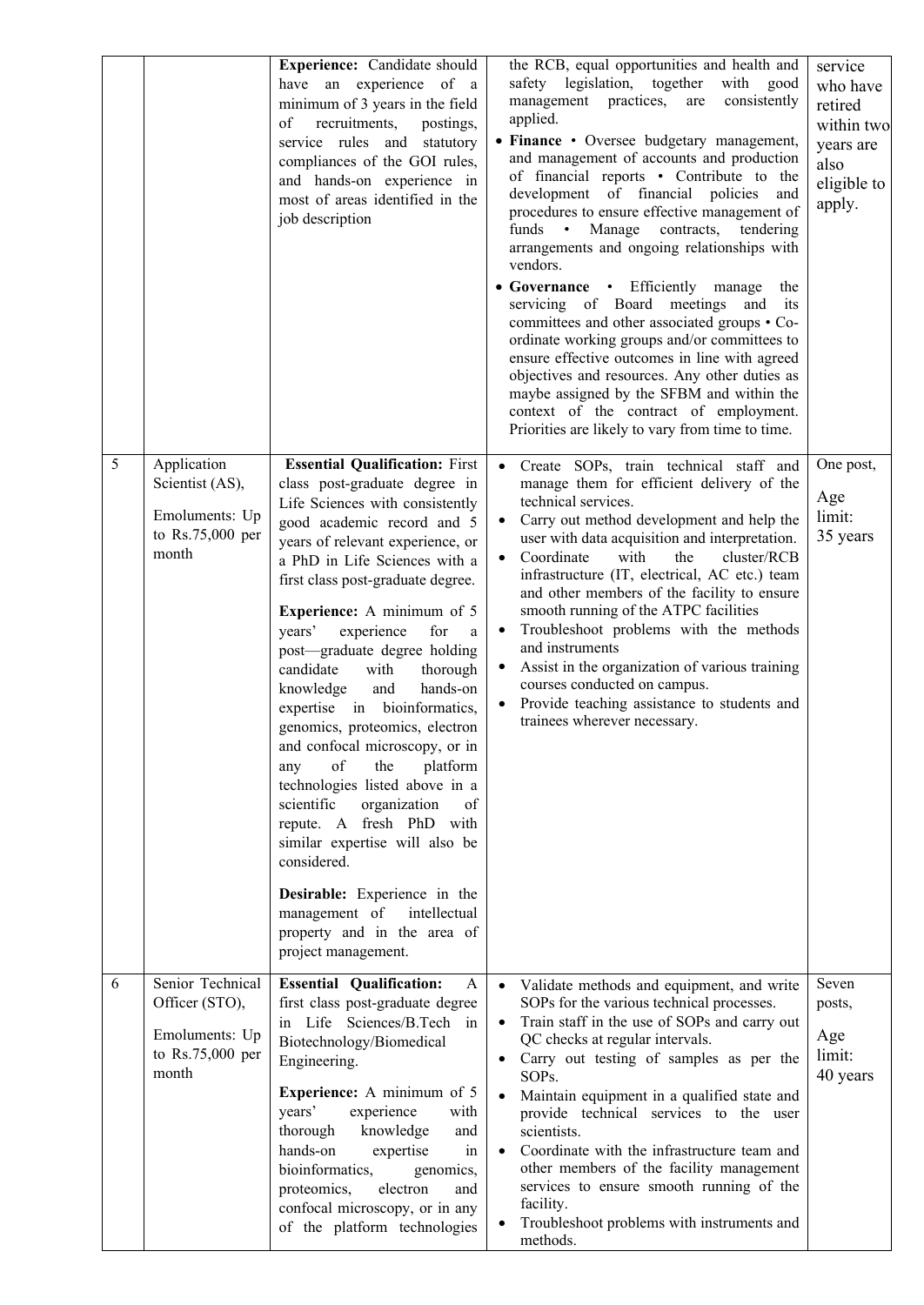|   |                                                                             | listed above in a scientific<br>organization of repute. A fresh<br>PhD with similar expertise will<br>also be considered.<br>Desirable:<br>Higher<br>qualification, or experience in<br>the management of intellectual<br>property and in the area of<br>project management.                                                                                                                                                                                                                                | Help user scientists in data acquisitions.<br>$\bullet$                                                                                                                                                                                                                                                                                                                                                                                                                                                                                                                        |                                            |
|---|-----------------------------------------------------------------------------|-------------------------------------------------------------------------------------------------------------------------------------------------------------------------------------------------------------------------------------------------------------------------------------------------------------------------------------------------------------------------------------------------------------------------------------------------------------------------------------------------------------|--------------------------------------------------------------------------------------------------------------------------------------------------------------------------------------------------------------------------------------------------------------------------------------------------------------------------------------------------------------------------------------------------------------------------------------------------------------------------------------------------------------------------------------------------------------------------------|--------------------------------------------|
| 7 | Technical<br>Officer (TO),<br>Emoluments: Up<br>to $Rs.60,000$ per<br>month | <b>Essential Qualification:</b><br>A<br>first class graduate in Life<br>Sciences.<br><b>Experience:</b> A minimum of 3<br>relevant<br>hands-on<br>years'<br>having<br>experience<br>and<br>thorough<br>knowledge<br>of<br>scientific<br>technical<br>and<br>equipment used in high-end<br>biomedical science labs in a<br>reputed scientific organisation.<br>Desirable:<br>higher<br>A<br>qualification or experience in<br>of<br>equipment<br>management<br>facilities<br>research<br>in<br>institutions. | Validate methods and equipment as per the<br>$\bullet$<br>SOPs for the various technical processes.<br>Carry out testing of samples as per the<br>$\bullet$<br>SOP <sub>s.</sub><br>Maintain equipment in a qualified state and<br>provide technical services to the user<br>scientists.<br>Coordinate with the infrastructure team and<br>$\bullet$<br>other members of the facility management<br>services to ensure smooth running of the<br>facility.<br>Troubleshoot problems with instruments and<br>methods.<br>Help user scientists in data acquisitions.<br>$\bullet$ | Two<br>posts,<br>Age<br>limit:<br>35 years |

# **Office of Connectivity (OoC):**

| 1              | Senior Manager<br>(Administration<br>and Finance),<br>Emoluments<br><b>Emoluments Upto</b><br>Rs. 100,000 per<br>month | <b>Qualifications:</b> A first class<br>graduate with post-graduate<br>degree in finance or an MBA.<br>Candidates with professional<br>qualifications like CA/ICWAI<br>will also be considered.<br>Experience: Candidate should<br>have an experience<br>of a<br>minimum of 5 years in the field<br>of<br>project<br>$\overline{\phantom{a}}$<br>service<br>management, or procurement /<br>accounting, and must have<br>knowledge<br>of<br>statutory<br>financial rules of the GOI, and<br>hands-on experience in areas<br>identified<br>in<br>the<br>job<br>description. | $\bullet$              | Supervise and deal with matters related to<br>Establishment, Procurement, Finance and<br>Accounts, and Estate.<br>Work closely with the higher management<br>of the Cluster to develop the SOPs for<br>aspects<br>of the<br>operational<br>services<br>for<br>commonly required<br>the<br>Cluster,<br>development<br>of<br>good<br>management<br>practices.<br>Formulation<br>implementation<br>and<br>of<br>financial plans, management of expenses<br>and resource generation.<br>Provide<br>supportive<br>leadership<br>in<br>management of junior staff and conduct<br>their appraisal in a timely manner. | One Post,<br>Age limit:<br>40 years |
|----------------|------------------------------------------------------------------------------------------------------------------------|----------------------------------------------------------------------------------------------------------------------------------------------------------------------------------------------------------------------------------------------------------------------------------------------------------------------------------------------------------------------------------------------------------------------------------------------------------------------------------------------------------------------------------------------------------------------------|------------------------|----------------------------------------------------------------------------------------------------------------------------------------------------------------------------------------------------------------------------------------------------------------------------------------------------------------------------------------------------------------------------------------------------------------------------------------------------------------------------------------------------------------------------------------------------------------------------------------------------------------|-------------------------------------|
| $\overline{2}$ | Service<br>Coordinator,<br>Emoluments<br><b>Emoluments Upto</b><br>Rs. 50,000 per<br>month                             | <b>Qualifications:</b><br>graduate<br>A<br>degree with post graduate<br>qualification in management.<br>Experience: A minimum of 3<br>relevant<br>hands-on<br>vears'<br>experience of management of<br>services on a large campus.                                                                                                                                                                                                                                                                                                                                         | $\bullet$<br>$\bullet$ | Manage and supervise the common services<br>like security, housekeeping, cafeteria, guest<br>house of the Cluster, horticultural services,<br>pest control services, disposal of waste $\&$<br>garbage.<br>Coordinate with the infrastructure team and<br>other members of the facility management<br>services to ensure smooth running of the<br>campus.                                                                                                                                                                                                                                                      | One post,<br>Age limit:<br>35 years |
| 3              | Management<br>Assistant,<br><b>Emoluments Upto</b><br>Rs. 25,000 per<br>month                                          | <b>Qualification:</b><br>$\mathbf{A}$<br>graduate<br>degree, preferably in science or<br>commerce, with knowledge of<br>computer applications.                                                                                                                                                                                                                                                                                                                                                                                                                             | $\bullet$              | Provide administrative and logistics support<br>to the office by maintaining records, day-to-<br>operations<br>administration,<br>in<br>day<br>engineering,<br>maintenance,<br>recruitment,<br>contracts etc.                                                                                                                                                                                                                                                                                                                                                                                                  | One post,<br>Age limit:<br>30 years |